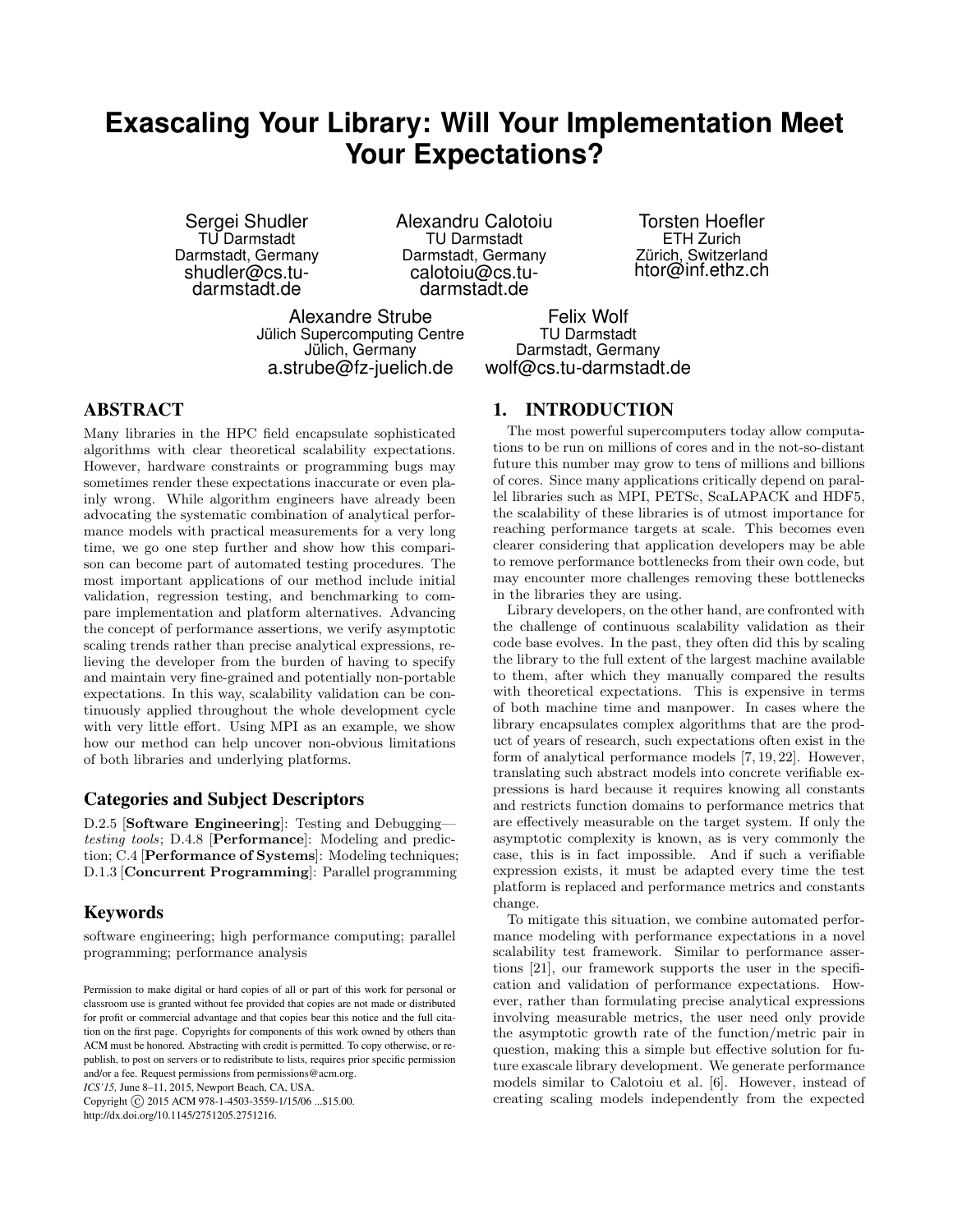

Figure 1: Framework overview including use cases.

behavior as they do, we tailor the model search spaces to expectations and also generate divergence models that help in understanding how the difference between expected and actual behavior would evolve as the number of processes increases. Moreover, in the absence of a clear expectation, the framework is able to supply the status quo as a substitute. This is especially useful during regression testing when the main task is to prevent later modifications from reducing scalability. A performance model generator combined with an automated workflow manager makes sure that the actual and expected behavior can be continuously compared.

Use cases of our framework include initial validation, regression testing, and benchmarking to compare implementation and platform alternatives. Although our work is not restricted to a specific type of software, we focus on library development because of its high impact and the greater availability of theoretical performance models. In comparison to the state of the art, we make the following specific contributions:

- ' Scalability validation based on simple asymptotic growth rates, which are often easier to obtain than fully evaluable analytical expressions
- ' Generation of divergence models to characterize deviation as a function of the number of processes
- ' Targeted model search through expectation-driven construction of the search space
- ' Automatic workflow including execution of performance experiments and generation of performance models
- ' Testing whether the scaling behavior of the library is consistent across different functions

In the first case study involving several MPI implementations, we demonstrate how our framework can be applied to (i) uncover growing memory consumption, (ii) reveal architectural constraints that limit the performance of a wide range of collective operations, and (iii) predict the violation of MPI performance guidelines. In the second case study involving the MAFIA (Merging of Adaptive Finite IntervAls)

code [3], we demonstrate that our approach is also applicable to algorithmic modeling. In this case, the model is a function of algorithm parameters.

The remainder of the paper is organized as follows: in Section 2, we provide an overview of our approach. Section 3 outlines how the framework must be instantiated for the MPI example and Section 4 then shows the experimental results. Since the MAFIA study relies largely on the same infrastructure, we chose to present it in the same section immediately after the MPI study. Finally, we review related work in Section 5, before drawing our conclusions in Section 6.

## 2. APPROACH

The objective of our approach, which is illustrated in Figure 1, is to provide insights into the scaling behavior of a library with as little effort as possible. It includes the following four steps: (i) define expectations; (ii) design benchmark; (iii) generate scaling models; (iv) validate expectations. The first two are manual because they involve user decisions, while the second two are automatic. We describe each of them in detail below.

## 2.1 Define Expectations

We aim to keep our method simple and effective: it has to be usable in various settings with only an approximate idea of the expected result. For example, it is very unlikely that a programmer of a matrix-matrix multiplication can tell the floating-point rate or the achieved memory bandwidth for a given matrix size  $N$ . Thus, these metrics may be less useful in practice. However, every programmer will know whether he used the simple  $\mathcal{O}(N^3)$  algorithm or Strassen's  $\mathcal{O}(N^{2.8074})$  algorithm. Therefore, we let the user define expectations in big O notation (aka Landau notation). For some functions, one could even formulate a black-box hypothesis. A library call sort(int \*array, int N), for example, that sorts an integer array should perform the sorting in  $\mathcal{O}(N \log N)$  rather than in  $\mathcal{O}(N^2)$  steps.

In our expectation-centric performance modeling approach we assume that the user is a domain expert capable of providing initial expectations. However, before being able to define expectations, a user has to choose the library functions that will be subjected to the scaling analysis and the relevant scaling metrics. The more functions a user selects the more expensive it will become to construct the benchmark, which is why it can make sense to restrict the selection to those deemed most relevant. On the other hand, making too narrow a choice poses the risk of overlooking hidden scalability issues. Another important decision concerns the selection of scaling metrics. For some rarely called functions, memory consumption might be the primary concern, but for many others it will probably be runtime or floating-point operations. Very often, countable metrics such as floatingpoint operations yield better empirical scaling models because they are less prone to jitter. If only a hypothetical expectation is available, the model generator can use it to generate a model which better describes the current behavior. This model can then become the new expectation. This is especially useful when the user has little knowledge of the library or during regression testing when the main task is to prevent later modifications from introducing scalability bugs.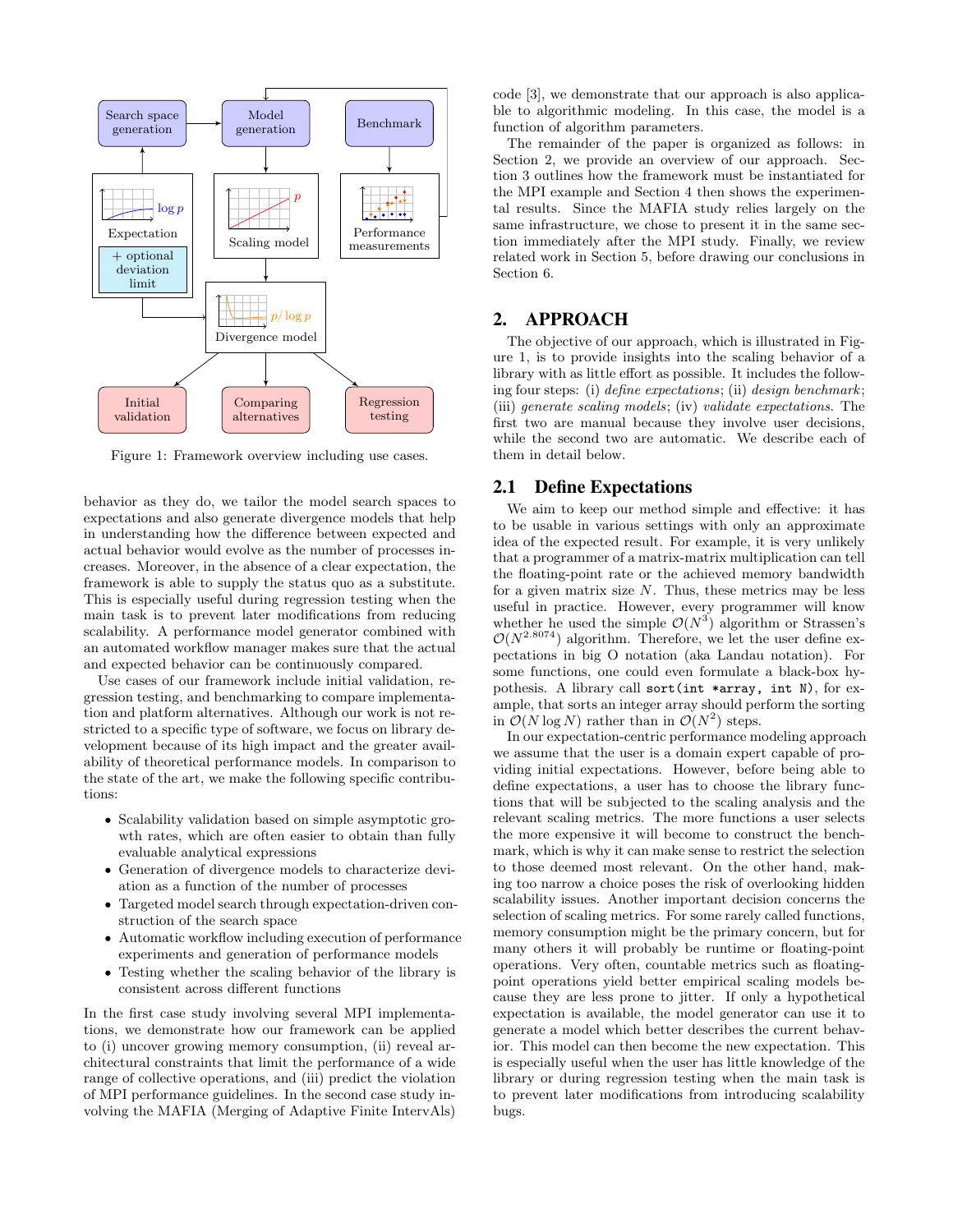Sometimes, the functionality offered by one library function is a subset or a superset of the functionality offered by another library function. Or a library API may offer convenience functions with functionality that can be regarded as a short cut for a combination of other API functions. In such cases, it is possible to define optional *cross-function* rules that specify relationships between the scaling behavior of different functions. For example, a short cut should not scale worse than the spelled-out implementation.

#### 2.2 Design Benchmark

The benchmark must provide or generate valid library inputs and measure the selected performance metrics for the selected functions in various execution configurations (e.g., different numbers of processes or input sizes).

Occasionally, unexpected architectural constraints such as the network topology may increase the observable complexity of an implementation – without such factors, the software could be blamed in the sense of a performance bug that requires a fix. To help distinguish such effects from programming bugs, it is advisable to manually re-implement one or more representative library functions in a way that has been proven to show the expected behavior under ideal conditions - for example, using a known optimal algorithm from the literature. The difference between this performance litmus test and the original library functions is that the tester can usually trust the replica more than the original function because he thoroughly knows its internals. Should the original library function now show performance deviations, they can be compared with the results obtained for the litmus test. A similar deviation observed for the replica could then be seen as a strong indicator of architectural constraints that might also influence the behavior of other regular library functions. We discuss an example as part of our first case study in Section 3.2.

## 2.3 Generate Scaling Models

Our expectation-centric performance modeling approach assumes that the user provides an initial expectation function  $E(x)$ . Together with this expectation the user either provides a deviation limit  $D(x)$  or a default deviation is chosen automatically. Looking at how most computer algorithms are designed and their complexity, we can identify a number of function classes with distinct rates of growth.

$$
F_1(x) = \left\{ \log_2^{i_1} x \right\}
$$

$$
F_2(x) = \left\{ x^{i_2} \right\}
$$

$$
F_3(x) = \left\{ 2^{i_3 x} \right\}
$$

This division into classes provides the foundation of our performance-modeling technique; however, we do not claim that the above classes are exhaustive, and new ones can be added on demand to reflect changes in algorithms and applications. The basic modeling technique will nevertheless be the same. We first classify the leading-order term of the expectation  $E(x)$  according to our scheme. Since we assume that  $E(x)$  is sound and our goal is to validate it, we are not interested in a wide deviation limit. Therefore, if the user provides no such limit we choose a default deviation  $D(x)$ from the same class. In other words, if  $E(x)$  was classified as belonging to  $F_k(x)$  we define  $D(x)$  by halving the leadingorder term exponent  $i_k$  of  $E(x)$ . The lower deviation limit is then defined as  $D_l(x) = E(x)/D(x)$ , and the upper deviation limit is defined as  $D_u(x) = E(x) \cdot D(x)$ . By default, the model search space boundaries extend beyond the deviation limits  $D_l(x)$  and  $D_u(x)$ , thus the lower boundary is defined as  $B_l(x) = 1$  and the upper boundary as  $B_u(x) = E^2(x)$ . These boundaries limit the growth of generated performance models. The deviation limits  $D_l(x)$  and  $D_u(x)$ , on the other hand, define our bug criteria; if a model falls outside these limits, we classify this as a scalability bug.

The next step is to choose the functions inside the model search space, and thus define its resolution. The user can provide his own search space or let it be generated automatically using the expectation  $E(x)$ . The construction of the search space is analogous to placing ticks on a ruler. The bigger ticks (e.g., centimeters) are the terms from class  $F_k(x)$  to which  $E(x)$  belongs. The outermost ticks are by default  $B_l$  and  $B_u$ ; while the inner ticks are constructed by recursively halving the intervals between existing ticks. Each new tick corresponds to a new term and is added to the search space. Practically, this is achieved by averaging the exponents of adjacent terms that are already in the search space. We denote the set of exponents of the terms already in the search space as  $I_k \subset \mathbb{Q}$ , which means we can define the search space up to this point as  $\{f(x) \in F_k(x)|i_k \in I_k\}$ . By introducing smaller ticks (e.g., millimeters), we can increase the resolution even further. In contrast to the bigger ticks, smaller ticks are constructed by multiplying the terms from class  $F_k(x)$  that are already elements of the search space with terms from  $F_{k-1}(x)$ . As a rule of thumb and a default choice, the first term we select from  $F_{k-1}(x)$  has an exponent of 1. We can then expand this selection as needed by incrementing and decrementing the exponent by a step of 1,  $1/2$ ,  $1/3$ , and so on. Selecting more terms from  $F_{k-1}(x)$  increases the search space resolution which incurs more overhead and is not always needed. We do not consider any terms from a class lower than  $F_{k-1}(x)$  because the ticks this would create are too fine-grained to characterize significant deviations. Finally, we multiply each term in the search space with a coefficient placeholder that will be instantiated when fitting the functions in the search space to actual measurements.

We offer both simplicity and flexibility to the user. The only input that the user has to provide is the expectation. The deviation limit and the search space can then be generated automatically, thus relieving the user of the complexity of too many choices. However, if more flexibility is required, the user has the option of providing the deviation limit and modifying the search space. It means either refining the resolution by placing further exponents in gaps between existing terms or expanding the space beyond the default boundaries of  $B_l$  and  $B_u$ . However, there is a trade-off between accuracy and speed; therefore, applying these modifications will increase the model-generation time. As an approximate point of orientation, the entire modeling process in our case studies never took more than a few seconds per library.

As an example, let us consider the expectation  $E(p) = p$ . In this case, the default deviation limit is  $D(p) = \sqrt{p}$  since it is exactly half of the power of p. The default lower and upper search space boundaries are respectively 1 and  $p^2$ . By averaging the exponents of adjacent terms in our search By averaging the exponents of adjacent terms in our search<br>space we first construct the models  $\sqrt{p}$  and  $p\sqrt{p}$ , and in the next step we add  $\{p^j \mid j = \frac{1}{4}, \frac{3}{4}, \frac{5}{4}, \frac{7}{4}\}.$  We then select a term with exponent 1 from the next lower class,  $\log p$  in this case, and multiply it by the terms that are already inside the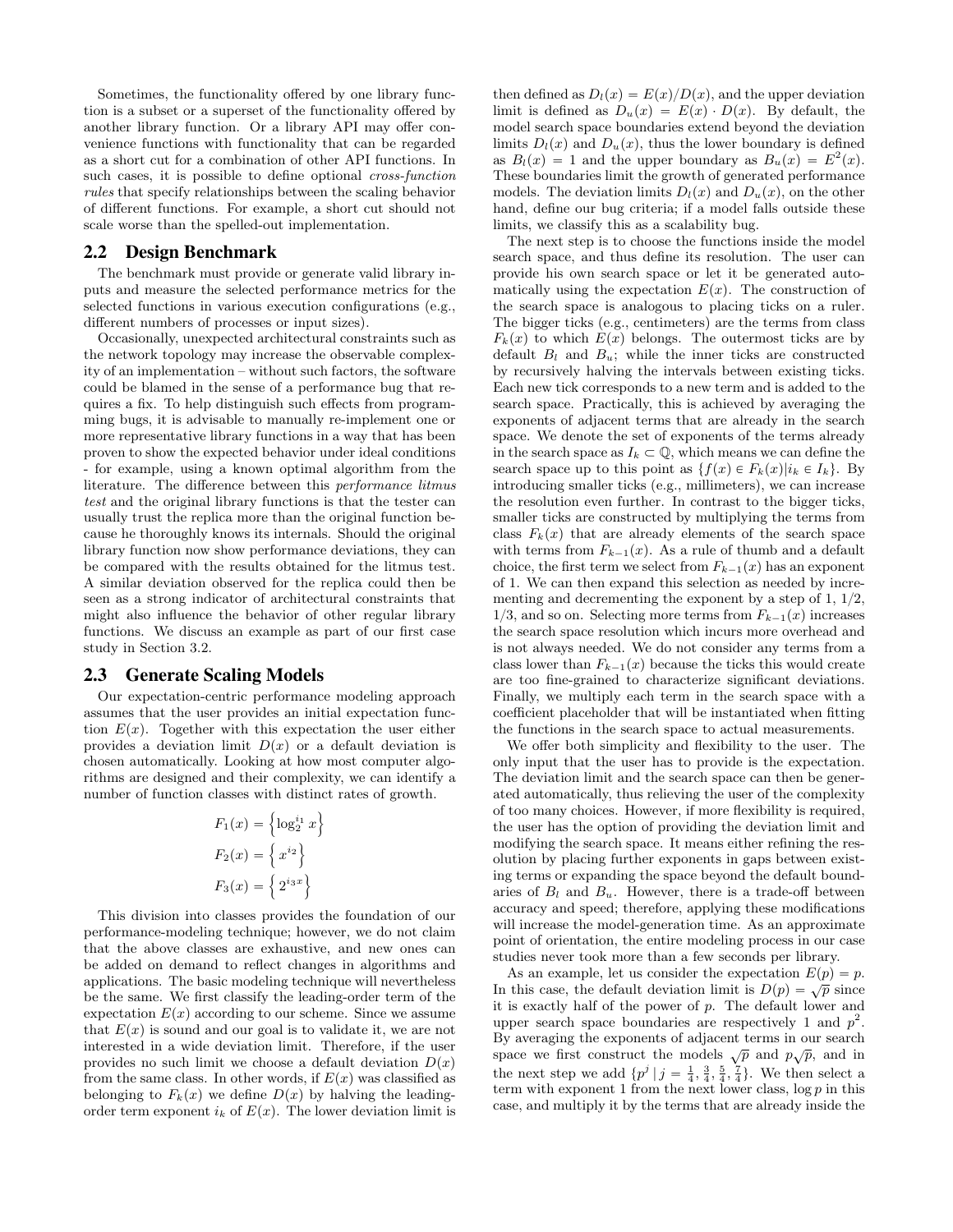search space. Note that we skip the upper boundary  $p^2$  in order to keep the search space within our defined boundaries:

$$
\left\{1, \, \log p, \, p^{\frac{1}{4}}, p^{\frac{1}{4}} \log p, \, \sqrt{p}, \, ..., \, p, \, p \log p, \, ..., \, p^{\frac{7}{4}} \log p, \, p^2\right\}
$$

The model generator now needs a set of measurements as input whose precise nature depends on the scaling objective (e.g., number of processes vs. input size, weak vs. strong). As a rule of thumb derived from our experience, the generator needs at least five different settings of the model parameter (e.g., five different numbers of processes). It then starts searching the search space for the model that best fits the measurements and uses the adjusted coefficient of determination as an accuracy metric. The adjusted coefficient of determination is a standard statistical fit factor  $\in [0, 1],$ with 1 indicating optimal fit.

#### 2.4 Validate Expectations

Since we accept expectations in big O notation, we first need to transform the generated models accordingly. This involves isolating the leading-order term in a model and stripping off its coefficient.

Unfortunately, run-to-run variation, which affects almost any system, may introduce a certain degree of noise into the measurement data. This means that we are confronted with a trade-off decision. On the one hand, if we increase the search space resolution, we have to accept that the model would not only reflect the behavior we are interested in but potentially also the noise. On the other hand, if we restrict the resolution too much, we have to accept models that do not fit the data precisely, increasing the likelihood that they will misguide the user. Since according to our experience the latter option is more dangerous, we decided to allow more fine-grained model choices.

To assist the user in understanding the results we define the *divergence model* to be  $\delta(x) = G(x)/E(x)$ , where  $G(x)$  is the generated model and  $E(x)$  is the expectation provided by the user. This model characterizes the degree of divergence between the expectation and the observed behavior. It can also be used to visualize the severity of the deviation. Thus, the output we present to the user consists of  $G(x)$ ,  $\delta(x)$ , and a match rank with three possible indications: total match (meaning  $G(x)$  corresponds to  $E(x)$ ), approximate match  $(G(x))$  is within the deviation limits), and no match  $(G(x))$  is outside the deviation limits).

Severe divergence can either point to a bug in the algorithm, a bug in its implementation, a constraint of the underlying architecture, an unrealistic expectation, or a combination of several factors. The root cause is not always obvious. For example, even if the implementation seems correct at the first glance, it is always possible that bugs such as false sharing, unnecessary synchronization, or poor communication schedules increase the actual complexity of the implementation. Nonetheless, the performance litmus test introduced earlier can help separate architectural from implementation constraints. Based on the generated models, we can now also verify the compliance of the actual behavior with the optional cross-function rules. For this purpose, we combine the models involved in such rules before transforming them into their asymptotic form. Finally, if the generated models fall within the deviation limit (i.e. match the expectations either exactly or approximately) the user may instantiate them to predict the scaling limits of selected library functions at specific target scales.

## 3. CASE STUDY: MPI

MPI is a fundamental building block in most HPC applications, and previous work identified the runtime of collective operations and memory consumption as two potential scalability obstacles [4]. This makes MPI an ideal case study for testing our approach. We now present the instantiation of each step in our test framework. The benchmark design is discussed in more detail as it is important to understand how we benchmark and measure our target functions and metrics. This case study can be used as a guideline for applying the test framework to other libraries.

#### 3.1 Expectations

We chose to focus on the most common MPI collective functions and latency-oriented runtimes (message sizes in the order of hundreds of bytes). Specifically, we looked at: Barrier, Bcast, Reduce, Allreduce, Gather, Allgather, and Alltoall. By focusing on latency, we limit ourselves to only one aspect of performance. It is sufficient for the initial study, but the message size is a changeable parameter and the study could be extended to include bandwidth as well. We also focus on the memory requirements of communicators, and measure the memory overhead of the Comm\_create, Comm\_dup, Win\_create, and Cart\_create functions. Lastly, we also chose to analyze the MPI memory consumption by estimating the process memory allocated during the benchmark execution.

The expectations for the runtime of collective operations in our MPI case study come from either the analysis of Chan et al. [7] or MPICH [19]. These particular cost models incorporate years of research and optimizations that make them a good reference for comparison. They are configurable, and can be changed as needed to reflect more specialized requirements. Table 2 presents these expectations for each collective operation. Many implementations of MPI collective functions (including MPICH) use different algorithms depending on the message size and the number of processes. Since we use a small message and numbers of processes equal to a power of two, we selected the expected models such that they reflect this setup. The expectations for communicator memory overheads are taken from the analysis by Balaji et al. [4]. The memory overhead of communicator creation, either from a group or for a new Cartesian topology, is expected to be linear in its number of processes. Communicator duplication, on the other hand, requires only constant overhead and is therefore expected to remain constant as the number of processes grows. The creation of an RMA window (MPI\_Win\_create) is expected to be linear in the number of processes. In general, a scalable MPI library should consume a fixed amount of memory, independent of the number of processes [4]. Some libraries, however, require translation tables for ranks in MPI\_COMM\_WORLD to network ranks (e.g., IP addresses). However, this is suboptimal and should not consume more than a few bytes per MPI process in order to support highly scalable systems.

MPI performance guidelines specify internal performance consistency rules between MPI functions [20]. These rules define consistency expectations, and we specifically evaluate two guidelines: Allreduce  $\leq$  Reduce + Bcast and Allgather  $\leq$  *Gather* + *Bcast.* These define the cross-function rules that we focus on. The first guideline states that, since semantically it is the same operation, it is reasonable to expect from a correct and optimized MPI implementation that the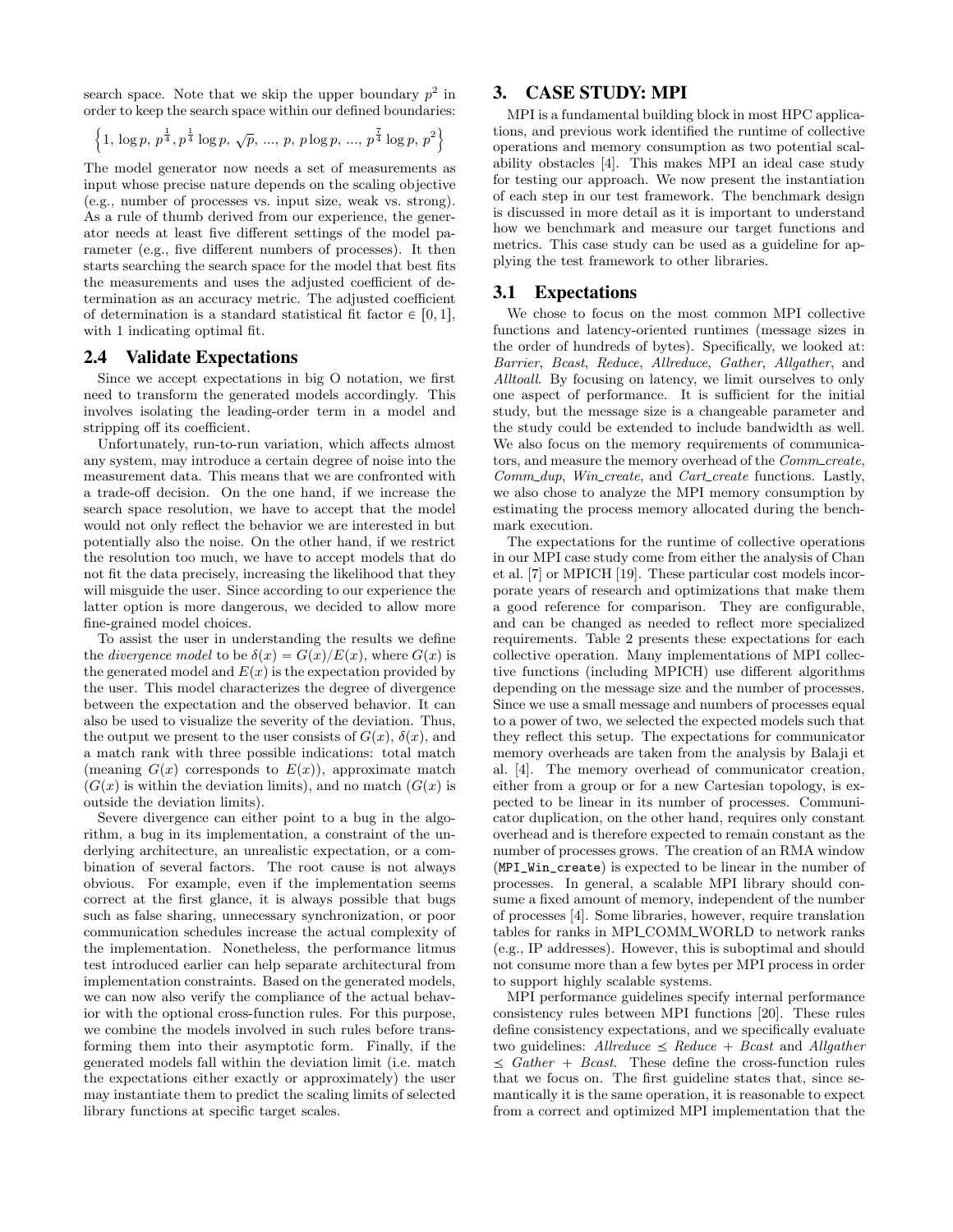execution time of MPI\_Allreduce is not greater than the execution time of a combination of MPI\_Reduce and MPI\_Bcast. The same logic is also applied to the second guideline.

## 3.2 Benchmark Design

Although the benchmark we designed focuses on MPI, the general structure and principles can be adapted in other libraries as well. It consists of a series of smaller microbenchmarks which evaluate different collective functions, either in terms of execution time or memory consumption. Each one produces results that are later used as input to the model generation phase of the framework. To obtain timings for collectives, we adopted the approach by Hoefler et al. [10], which first lets all processes start a collective operation at the same time, and then takes the maximum runtime across all processes. According to this method, we first calculate clock differences relative to the first process, and then set a time window relative to this process in which every process should start the operation.

A micro-benchmark starts with a number of warm-up runs and continues to execute the collective function R times. We measure the memory overhead by wrapping malloc and free and, for operations that create a new communicator, it gives us exactly the memory overhead of the new communicator. The results of each repetition (both the runtime and the memory overhead) are reduced to a maximum value across all processes. To strike a balance between the number of repetitions and the total runtime of the benchmark, we empirically chose  $R = 400$  for all the machines we used.

The memory allocated to a process on Linux and Unix-like systems is measured by analyzing the mapped memory regions in a /proc/self/smaps file. We count either the shared and the private regions, or the proportional set size (PSS) of the process. On Blue Gene/Q the compute nodes run a special minimal version of the Linux kernel (CNK) that preallocates the memory for the process in advance and does not provide the actual status of the memory in /proc/self/maps. As an alternative, we use the Kernel\_GetMemorySize function to obtain the desired value. To isolate the part which is used by MPI we first measure the allocated memory before MPI is initialized, and then subtract it from the measurement after all MPI functions have been executed and all user-created MPI data objects been freed, but before MPI is finalized. The additional memory for buffers and variables that were allocated by the micro-benchmarks is also subtracted from the estimate.

To help identify architectural constraints, or negative effects of neighbor network activity, we calibrate the benchmark by running a manually implemented binary-tree broadcast [7] as our performance litmus test. It is implemented using point-to-point MPI functions and we understand the precise behavior of this implementation under ideal conditions. If its generated performance model does not correspond to the expected analytical model, it suggests that other factors, e.g., network contention or neighbor activity are influencing the runtime. After this calibration, we can attribute unexpected behavior with greater confidence to either problematic implementations or to machine-related overheads.

The benchmark runs are orchestrated by the Jülich Benchmarking Environment (JuBE) [1], which allows the user to configure a wide choice of execution parameters and specify ranges for some of them. For example, the user specifies the

Table 1: Machine specifications (cores and memory size are given per node).

|              | Juqueen             | Juropa      | Piz Daint           |
|--------------|---------------------|-------------|---------------------|
| Platform     | Blue $Gene/Q$       | Intel, IB   | $Cray-XC30$         |
| Topology     | 5D torus            | Fat tree    | Dragonfly           |
| <b>Nodes</b> | 28,672              | 3,288       | 5,272               |
| CPU          | PPC A <sub>2</sub>  | Xeon X5570  | Xeon E5-2670        |
| Clock        | $1.6\,\mathrm{GHz}$ | $2.93$ GHz  | $2.6\,\mathrm{GHz}$ |
| Cores        | 16                  | 8           | 8                   |
| Memory       | $16$ GB             | $24$ GB     | $32$ GB             |
| <b>MPI</b>   | <b>PAMI</b>         | ParaStation | C <sub>ray</sub>    |

number of processes per node and a range for the requested nodes. JuBE then iterates over these ranges independently and creates a batch job for each combination.

#### 3.3 Generation of Scaling Models

The inputs of the model generation phase are runtimes of collective functions, communicator memory overheads, and the estimate of the memory allocated by MPI, measured for an increasing number of processes. Many benchmarks reduce the results of multiple iterations to a single value by using an average. In our case, however, to mitigate significant noise we use the first quartile. By choosing this approach, we shift our focus from the average case toward the best case and reduce the risk of false positives that can occur when the levels of noise are very high. In any case, the divergence model in the average case is as big as in the best case.

As depicted in Tables 2 and 3, there were four different expectations in this case study:  $\mathcal{O}(1)$ ,  $\mathcal{O}(\log p)$ ,  $\mathcal{O}(p)$ , and  $\mathcal{O}(p \log p)$ . The first two were classified as belonging to the class  $F_1(x)$ , and the other two as belonging to  $F_2(x)$ . Note that  $\mathcal{O}(1)$  is a special case; it can be assigned to any one of the classes by choosing the exponent of 0. The default choice, therefore, is to classify it as belonging to  $F_1(x)$ , thus also expanding the default search space boundaries. For more consistency, we decided to refine the largest default search space we had, which was the search space of expectation  $\mathcal{O}(p \log p)$ . In other words, the search space in all the cases was defined by logarithms with powers of 0 and 1, and powers of  $0, \frac{1}{4}, \frac{1}{3}$  and all their multiples up to 2 for p. We also used the same deviation of  $\sqrt{p}$  for all the expectations.

## 3.4 Validation of Expectations

In this step, we automatically validate the generated performance models against our expectations. We compute the divergence models and evaluate the cross-function consistency expectations. The final output is a list of generated models, in which each model has an adjusted coefficient of determination, a divergence model, and a match indicator. Table 2 is an example of such a list. The divergence model and the match indicator were already discussed in Section 2.4.

## 4. EVALUATION

In this section, we analyze the results of our experiments. We used three different machines and MPI implementations, and, as already explained, measured the runtime of collec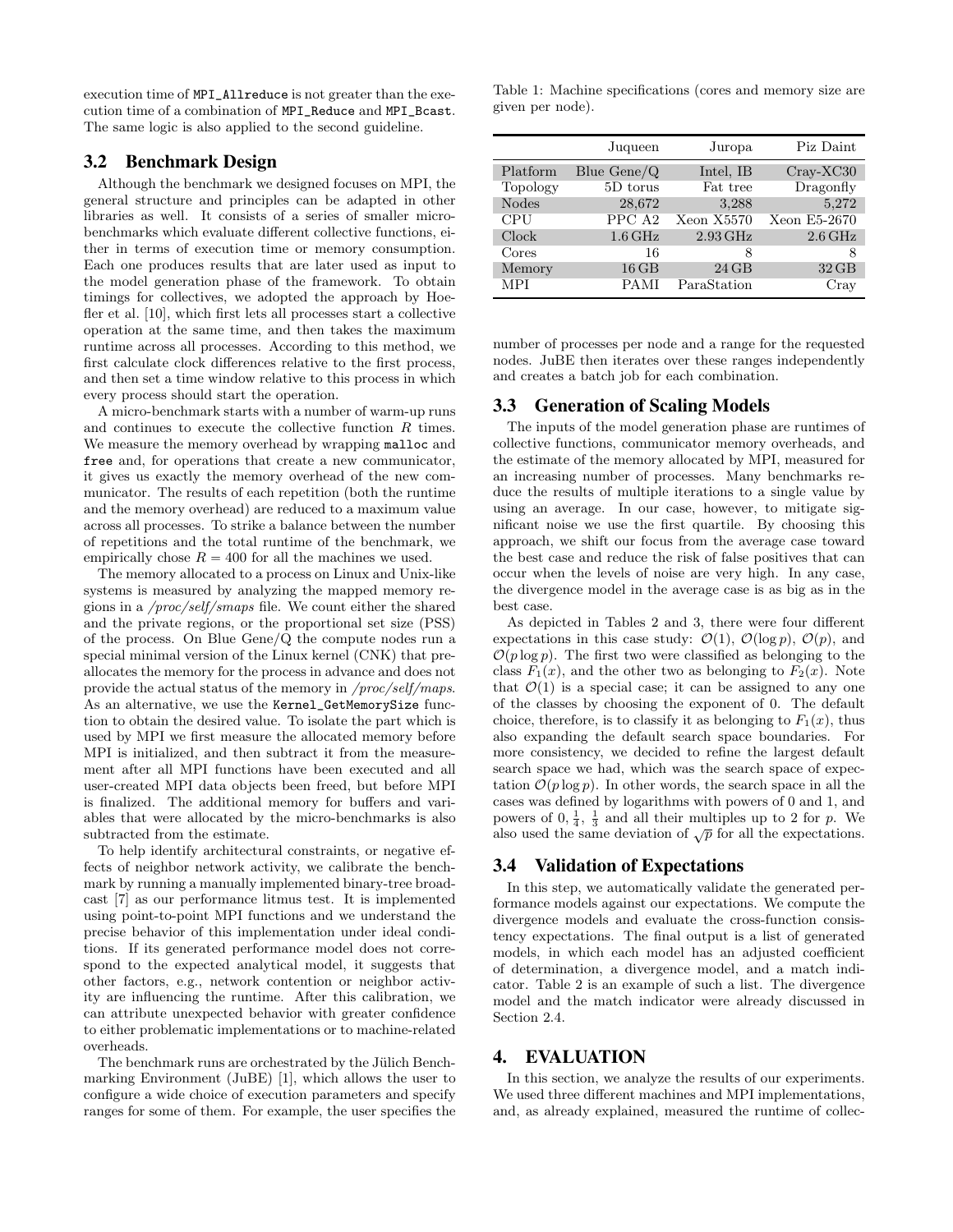tive functions, the memory overhead of communicators, and the memory allocated by the process during the benchmark execution. We first present the machines and the experimental setup and then discuss the results.

#### 4.1 Experimental Setup

Table 1 presents the specifications of the three machines on which we conducted our experiments and tested our approach. Juqueen is a Blue Gene/Q machine built by IBM and it is the capability supercomputer at Forschungszentrum Julich (FZJ). It is specifically designed for highly scalable codes and features improved energy efficiency. The specialized CNK kernel on the compute nodes reduces jitter and allows for reproducible measurements. Juropa, on the other

Table 2: Generated (empirical) runtime models of collective functions on Juqueen, Juropa, and Piz Daint alongside their theoretical expectations.

|                      | Juqueen                            | Juropa                             | Piz Daint                                                           |  |  |
|----------------------|------------------------------------|------------------------------------|---------------------------------------------------------------------|--|--|
| <b>Barrier</b>       | Expectation: $\mathcal{O}(\log p)$ |                                    |                                                                     |  |  |
| Model                | $\mathcal{O}(\log p)$              | $\mathcal{O}(p^{0.67}\log p)$      | $\overline{\mathcal{O}(p^{0.33})}$                                  |  |  |
| $\bar{R}^2$          | 0.99                               | 0.99                               | 0.99                                                                |  |  |
| $\delta(p)$          | $\mathcal{O}(1)$                   | $O(p^{0.67})$                      | $\mathcal{O}(p^{0.33}/\log p)$                                      |  |  |
| Match                |                                    | X                                  |                                                                     |  |  |
| <b>B</b> cast        |                                    |                                    | Expectation: $\mathcal{O}(\log p)$                                  |  |  |
| Model                | $\mathcal{O}(\log p)$              | $\overline{\mathcal{O}(p^{0.5})}$  | $\mathcal{O}(p^{0.5})$                                              |  |  |
| $\bar{R}^2$          | 0.86                               | 0.98                               | 0.94                                                                |  |  |
| $\delta(p)$          | $\mathcal{O}(1)$                   | $\mathcal{O}(p^{0.5}/\log p)$      | $\mathcal{O}(p^{0.5}/\log p)$                                       |  |  |
| Match                | ✓                                  |                                    | $\approx$                                                           |  |  |
| Reduce               |                                    |                                    | Expectation: $\mathcal{O}(\log p)$                                  |  |  |
| Model                | $\mathcal{O}(\log p)$              | $\mathcal{O}(p^{0.5}\log p)$       | $\mathcal{O}(p^{0.5}\log p)$                                        |  |  |
| $\bar{R}^2$          | 0.93                               | 0.99                               | 0.94                                                                |  |  |
| $\delta(p)$          | $\mathcal{O}(1)$                   | $\mathcal{O}(p^{0.5})$             | $\mathcal{O}(p^{0.5})$                                              |  |  |
| Match                |                                    | $\approx$                          |                                                                     |  |  |
| Allreduce            |                                    | Expectation: $\mathcal{O}(\log p)$ |                                                                     |  |  |
| Model                | $\mathcal{O}(\log p)$              | $\overline{\mathcal{O}(p^{0.5})}$  | $\mathcal{O}(p^{0.67}\log p)$                                       |  |  |
| $\bar{R}^2$          | 0.87                               | 0.99                               | 0.99                                                                |  |  |
| $\delta(p)$          | $\mathcal{O}(1)$                   | $\mathcal{O}(p^{0.5}/\log p)$      | $\mathcal{O}(p^{0.67})$                                             |  |  |
| Match                | ✓                                  | $\approx$                          | x ∧                                                                 |  |  |
| Gather               |                                    |                                    | Expectation: $\mathcal{O}(p)$                                       |  |  |
| Model                | $\mathcal{O}(p)$                   | $\mathcal{O}(p)$                   | $\mathcal{O}(p)$                                                    |  |  |
| $\bar{R}^2$          | 0.99                               | 0.99                               | 0.99                                                                |  |  |
| $\delta(p)$          | $\mathcal{O}(1)$                   | $\mathcal{O}(1)$                   | $\mathcal{O}(1)$                                                    |  |  |
| Match                | ✓                                  | ✓                                  | ✓                                                                   |  |  |
| Allgather            |                                    |                                    | Expectation: $\mathcal{O}(p)$<br>$\overline{\mathcal{O}(p^{1.25})}$ |  |  |
| Model<br>$\bar{R}^2$ | $\mathcal{O}(p)$                   | $\mathcal{O}(p)$                   |                                                                     |  |  |
|                      | 0.99                               | 0.98                               | 0.99<br>$\mathcal{O}(p^{0.25})$                                     |  |  |
| $\delta(p)$<br>Match | $\mathcal{O}(1)$<br>✓              | $\mathcal{O}(1)$                   |                                                                     |  |  |
| Alltoall             |                                    | Expectation:                       | $\mathcal{O}(p \log p)$                                             |  |  |
| Model                | $\overline{\mathcal{O}}(p)$        | $\mathcal{O}(p^{1.25})$            | $\overline{\mathcal{O}(p^{1.33})}$                                  |  |  |
| $\bar{R}^2$          | 0.99                               | 0.99                               | 0.99                                                                |  |  |
| $\delta(p)$          | $\mathcal{O}(1/\log p)$            | $\mathcal{O}(p^{0.25}/\log p)$     | $\mathcal{O}(p^{0.33}/\log p)$                                      |  |  |
| Match                | $\approx$                          | $\approx$                          | $\approx$                                                           |  |  |
| Bcast (BT)           |                                    |                                    | Expectation: $\mathcal{O}(\log p)$                                  |  |  |
| Model                | $\overline{\mathcal{O}(\log p)}$   | $\mathcal{O}(p^{1.25}\log p)$      | $\overline{\mathcal{O}}(p \log p)$                                  |  |  |
| $\bar{R}^2$          | 0.99                               | 0.99                               | 0.99                                                                |  |  |
| $\delta(p)$          | $\mathcal{O}(1)$                   | $\mathcal{O}(p^{1.25})$            | $\mathcal{O}(p)$                                                    |  |  |
| Match                | ✓                                  | x                                  | X                                                                   |  |  |

hand, is the capacity machine at FZJ and is based on an Intel architecture. Piz Daint, an x86-based Cray-XC30 machine at the Swiss National Supercomputing Centre (CSCS), was built by Cray, and therefore has both a different network topology and a different MPI implementation. We believe the differences between these machines make them good choices for our case study and allow us to evaluate the scalability of different MPI implementations.

The MPI implementation on Juqueen is based on the PAMI interface [13] and uses special hardware components to accelerate collective functions [8]. Users have a choice of various protocols for some of the frequently used collective functions, e.g., binary-tree or binomial for MPI\_Allreduce. They also have the option to revert to the plain MPICH implementation from which the Blue Gene version was derived. For some numbers of processes and message sizes, the special hardware components have no tangible benefits; in these cases, the implementation might revert automatically to the original MPICH algorithm. Juqueen provides an extension of MPI that makes it possible to query which algorithm was actually used during the execution of the collective function. Piz Daint is a Cray machine and uses Cray MPI, which is a vendor implementation of MPI and is quite closely coupled to the machine itself. In these cases, support for nonnative implementations, such as Open MPI, is quite limited. Therefore, we chose to focus our study on supported implementations, that is, PAMI on Juqueen, ParaStation MPI on Juropa, and CrayMPI on Piz Daint. We chose to set the number of MPI processes per node to be the same as the number of cores in the node. The reason is that oversubscribing, namely running more processes than the number of cores, can cause network contention at the node level. On the other hand, undersubscribing, namely having fewer processes, can potentially cause insufficient utilization of the node's computational resources and means that the application would need to have more threads.

All three machines in our experiments provide highly accurate, high-resolution hardware timers in the form of registers that can be read very quickly with an atomic instruction: MFTB on PowerPC, and RDTSC on x86. They allow individual runtimes to be measured instead of executing a function  $N$  times in a loop, measuring the total runtime, and then dividing it by  $N$  to get an average. The latter approach suffers from pipeline effects and tends to underestimate the latency [10]. As mentioned before, each run of the benchmark performs  $R$  iterations. In order to capture performance fluctuations due to topology and network noise, we repeated the runs 10 times. Each run was submitted separately to the batch system and thus was given a different node allocation. We note that the experiments on Piz Daint were performed with default Cray MPI library optimizations. The newer version of Cray MPI has additional algorithms that may improve scaling, and can be used by setting appropriate environment variables.

## 4.2 Result Analysis

In this subsection, we present the results of our analysis. Tables 2 and 3 present the models as formulae next to our expectations. Table 2 refers to runtime and Table 3 to memory metrics. Since the size of the memory growth coefficients may be significant, we show full models of memory overheads and estimated memory consumption by MPI. The  $\bar{R}^2$  row lists the adjusted coefficient of determination, which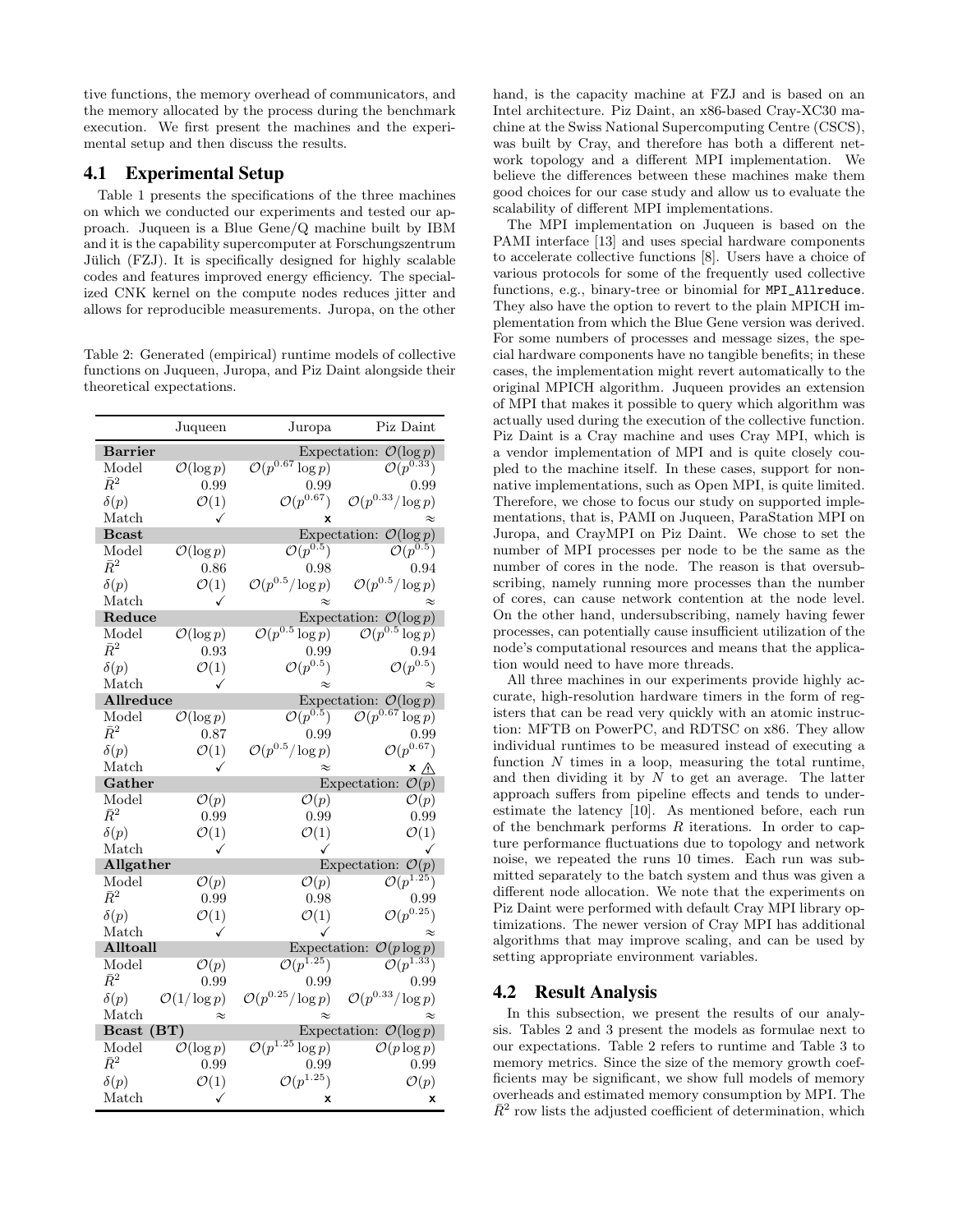indicates how well the data fits a statistical model. It is used in the model generation phase to create models that fit the data better [6]. Note that  $\bar{R}^2$  is not applicable to constant models. Then follows the  $\delta$  row with the divergence models as defined in Section 2.4. Finally, the match row specifies whether the generated model meets our expectations. If the two are in agreement, a checkmark  $\checkmark$  is shown. If the match is approximate according to the definition in Section 2.4, a  $\approx$  is shown. A solid x represents an unquestionable mismatch. A warning sign  $\Lambda$  indicates the violation of a performance guideline. Figure 2 presents the runtime models for the collective functions we benchmarked plus the estimation of memory consumption as graphs. The circles, squares, and triangles depict the actual measurements, whereas the lines are the predictions. Each curve is annotated with the corresponding model which sits on top of the curve. Since we focus on the scalability behavior of the models, we chose not to show the constant terms. The discussion below starts with Juqueen, on which almost all the generated models correspond almost fully to expectations. We then continue to Juropa and Piz Daint, on which the results differed from our expectations to some degree.

#### *Juqueen*

On Juqueen, the performance of collective functions was generally better than on the other machines and we found that almost all of our expectations were met. All the models on Juqueen are either logarithmic or linear with respect to the number of processes  $p$ . As can be seen in Table 2, all the generated models on Juqueen correspond exactly to the expected models with the exception of MPI\_Alltoall, which is identified as linear when, in fact, the expectation would be  $\mathcal{O}(p \log p)$ . The difference between reality and expectation is small enough to be explained by noise and other system effects. The manually implemented binary-tree (BT) version of the broadcast is shown at the bottom of Table 2. The expected cost of this algorithm for small messages is:  $(\alpha + \beta)$  log p; and though it is slower in absolute terms than the native MPI\_Bcast, the generated model is still logarithmic. It serves as a strong indicator that other factors have minimal influence on the runtime. Table 3 presents the models for the communicator memory overheads and the estimated fraction of the memory allocated by the process that is consumed by MPI. Although the generated models on Juqueen correspond to the expectations, the linear growth of some of the communicator constructors can still become an issue at very large scale.

#### *Juropa and Piz Daint*

On Juropa and Piz Daint, the predicted performance models of some collective functions did not fully match their expectations. These discrepancies between predicted and expected behavior suggest potential scalability issues. Almost all the generated models, including the ones for MPI\_Barrier, MPI\_Bcast, and MPI\_Reduce, did not correspond to the expected logarithmic models. It is important to note that MPI\_Barrier can have both logarithmic and linear implementations [15]. However, since the optimized MPICH implementation is logarithmic [19], we expect it to behave logarithmically on Juropa as well. The generated model of the binary-tree (BT) broadcast falls outside the deviation limits and clearly fails to match the expected logarithmic model. Since we have a clear understanding of this algorithm and

Table 3: Generated (empirical) runtime models of memory overhead on Juqueen, Juropa, and Piz Daint alongside their theoretical expectations.

|                 | Juqueen                           | Juropa                             | Piz Daint                                        |  |
|-----------------|-----------------------------------|------------------------------------|--------------------------------------------------|--|
| MPI memory [MB] |                                   | Expectation: $\mathcal{O}(\log p)$ |                                                  |  |
| Model No        | $10.7 \cdot 10^{-3} \cdot \log p$ |                                    | $16 + 0.56 \cdot p \quad 46 + 1.35 \cdot \log p$ |  |
| $\bar{R}^2$     | 0.72                              |                                    | 0.23                                             |  |
| $\delta(p)$     | $\mathcal{O}(1)$                  | $\mathcal{O}(p/\log p)$            | $\mathcal{O}(1)$                                 |  |
| Match           |                                   | x                                  |                                                  |  |
|                 | Comm_create [B]                   | Expectation: $\mathcal{O}(p)$      |                                                  |  |
| Model           | $2.2 \cdot 10^5 + 24 \cdot p$     | $264 + 28 \cdot p$                 | $3770 + 46 \cdot p$                              |  |
| $\bar{R}^2$     |                                   | 1                                  | 0.99                                             |  |
| $\delta(p)$     | $\mathcal{O}(1)$                  | $\mathcal{O}(1)$                   | $\mathcal{O}(1)$                                 |  |
| Match           |                                   |                                    |                                                  |  |
| $Comm\_dup$ [B] |                                   | Expectation: $\mathcal{O}(1)$      |                                                  |  |
| Model           | $2.2 \cdot 10^5$                  | 256                                | $3770 + 18 \cdot p$                              |  |
| $\bar{R}^2$     |                                   |                                    | 0.99                                             |  |
| $\delta(p)$     | $\mathcal{O}(1)$                  | $\mathcal{O}(1)$                   | $\mathcal{O}(p)$                                 |  |
| Match           |                                   |                                    | x                                                |  |
| Win_create [B]  |                                   | Expectation: $\mathcal{O}(p)$      |                                                  |  |
| Model           | $96 \cdot p$                      |                                    | $256 + 60 \cdot p$ $3287 + 118 \cdot p$          |  |
| $\bar{R}^2$     |                                   |                                    | 0.99                                             |  |
| $\delta(p)$     | $\mathcal{O}(1)$                  | $\mathcal{O}(1)$                   | $\mathcal{O}(1)$                                 |  |
| Match           |                                   |                                    |                                                  |  |
| Cart_create [B] |                                   | Expectation: $\mathcal{O}(p)$      |                                                  |  |
| Model           | $2.2\cdot 10^5 + 52\cdot p$       | $356 + 24 \cdot p$                 | $2545 + 63 \cdot p$                              |  |
| $\bar{R}^2$     | 0.99                              |                                    | 0.99                                             |  |
| $\delta(p)$     | $\mathcal{O}(1)$                  | $\mathcal{O}(1)$                   | $\mathcal{O}(1)$                                 |  |
| Match           |                                   |                                    |                                                  |  |

its complexity, we can point to a number of external factors as potential causes of this discrepancy:

- 1. The network model which was used to calculate the expected cost of the binary-tree broadcast algorithm is simpler than the IB fat-tree interconnect on Juropa.
- 2. On some machines, the performance of communicationheavy applications strongly depends on the node allocation they receive and the neighborhood of each node [5]. An application which runs on a neighbor node and produces heavy network load creates more perturbation for our benchmark.
- 3. Network hardware and topology can influence the runtime of various collective functions and make them slower than expected [11, 12].

The above factors can also offer an explanation for the discrepancies between the generated models and the expectations on Piz Daint. The performance models of MPI\_Gather on both Juropa and Piz Daint, as well as the MPI\_Allgather model on Juropa, are linear as expected. On Piz Daint, however, the performance model of the latter does not match the expectation but still falls within the deviation limits. In Table 2, the warning sign under Match signals that a performance guideline violation was detected. As discussed in Section 3.4, the automatic validation evaluates two performance guidelines, one for Allreduce and one for Allgather. Although the actual measurements on Piz Daint do not violate the Allreduce guideline, the generated models predict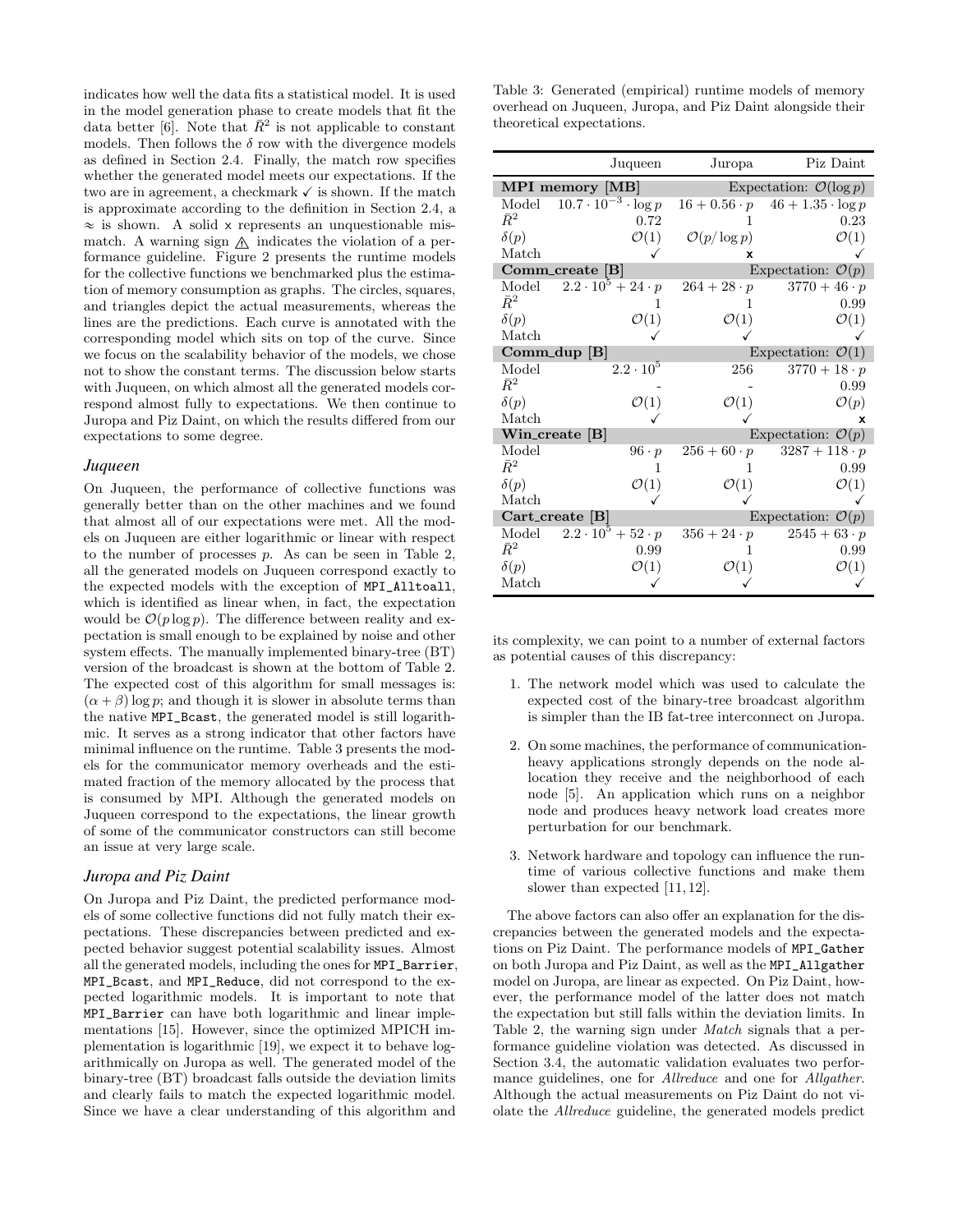

Figure 2: Measurements (circles, squares, triangles) and generated runtime models (plot lines) on Juqueen, Juropa, and Piz Daint.

that the guideline would be violated at larger scales. However, whether this is indeed the case must be verified in future experiments.

The communicator memory overheads on Juropa and Piz Daint are presented in Table 3. On Juropa, the generated models correspond to expectations, and it is interesting to note that the initial overheads (the constants) are very small. This is in direct contrast to Juqueen, on which these constants are much higher. The model for communicator duplication on Piz Daint is linear, although it is expected to be constant. The development team at Cray confirmed that the implementation of MPI\_Comm\_dup is taken from MPICH 3.1.2, and that the MPICH version behaves in the same manner. This result clearly shows that there might be a scalability bug in this function; further study is required to find ways to fix it.

Figure 2i presents the models for the estimated fraction of the process memory that is consumed by MPI on all three machines. In the case of Juropa, the generated model reveals a severe scalability problem. Even with smaller values of  $p$ , it is non-scalable. Starting with 1024 nodes, it is impossible to have 8 MPI processes per node since all the processes would require 35 GB in total and the node's memory is just 24 GB. Our experiments confirmed this memory wall: memory allocation failed when the total number of processes was 8192 (with 8 processes per node). Our findings are confirmed by the documentation; the reason for the linear increase in allocated memory is that ParaStation MPI uses by default the Reliable Connected (RC) InfiniBand service, which needs 0.55 MB of memory for each MPI connection [2]. When using MPI\_Alltoall each process will allocate 0.55p MB of memory, which is exactly the linear behavior we discovered through our experiments.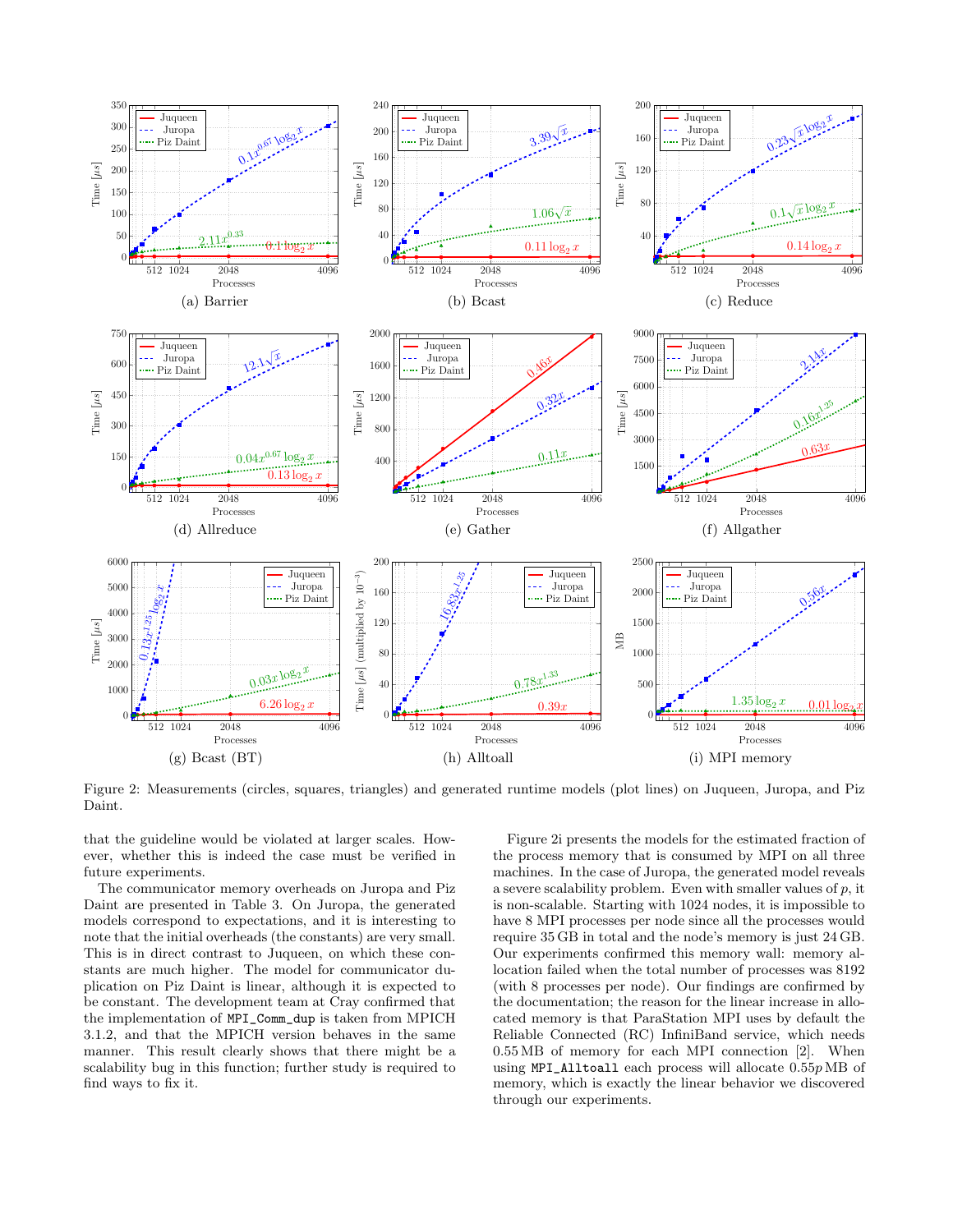Table 4: Generated (empirical) runtime models of MAFIA functions alongside their theoretical expectations.

|             | gen                    | dedup                  | pcount              | unjoin                 |
|-------------|------------------------|------------------------|---------------------|------------------------|
| Expectation | $\mathcal{O}(k^3 2^k)$ | $\mathcal{O}(k^4 2^k)$ | $\mathcal{O}(k2^k)$ | $\mathcal{O}(k^3 2^k)$ |
| Model       | $\mathcal{O}(k^4 2^k)$ | $\mathcal{O}(k^4 2^k)$ | $\mathcal{O}(k2^k)$ | $\mathcal{O}(k^2 2^k)$ |
| $\delta(k)$ | $\mathcal{O}(k)$       | $\mathcal{O}(1)$       | $\mathcal{O}(1)$    | $\mathcal{O}(1/k)$     |
| Match       | $\approx$              |                        |                     | $\approx$              |

# 4.3 MAFIA

No matter how large the degree of parallelism, optimizing sequential code is still essential to achieve good performance. The subject of our second case is therefore MAFIA (Merging of Adaptive Finite IntervAls), a sequential data-mining program utilizing a collection of key routines. One of the basic problems in data mining is identifying regions of similarity in a multi-dimensional data set. Many applications, however, exhibit a high degree of dimensionality in the data, which makes traditional approaches of all-attribute clustering problematic. A possible solution is to use subspace clustering methods to identify clusters in a subset of dimensions. MAFIA is one example of such a method. It is a serial algorithm for subspace clustering based on adaptive grid methods [3]. The cluster dimensionality  $k$  is a critical parameter in this algorithm since the ultimate goal is to identify clusters across all dimensions. Users of MAFIA will start with a smaller  $k$  but will be interested in increasing it to catch all the dimensions. We are interested in applying our framework to see whether our scaling expectations as a function of  $k$  are valid. This use case is an example of algorithmic modeling since the model parameter  $k$  is a parameter of the algorithm itself.

Following the four steps of our approach, we start by defining the expectations. Along with  $k$ , the parameters of MAFIA are the number of data points  $n$ , the dimensionality of the points  $d$ , and the number of clusters  $m$ . We further identify four main functions (i.e., kernels) in the main computation phase of MAFIA, gen, dedup, pcount, and unjoin. They correspond to the generation of candidate sets, de-duplication of them, identifying dense sets, and checking whether lower dimensional sets were not already absorbed by the higher ones [16] respectively. Table 4 presents the expectations for these functions provided by Adinetz et al. [3] in their effort to optimize MAFIA.

The benchmarking process was much simpler in this case since MAFIA is a serial code and we were not modeling scalability on an increasing number of cores. The focus in this use case was the runtime of the algorithm as  $k$  increases; therefore we set the other parameters as follows:  $n = 10^5$ ,  $d = 20$ , and  $m = 3$ . The experiments were conducted on one node of Juropa and repeated for  $k = 3, 4, ..., 16$ . In contrast to the MPI study, all the expectations were exponential:  $\mathcal{O}(k2^k)$ ,  $\mathcal{O}(k^32^k)$ , and  $\mathcal{O}(k^42^k)$ . In all of these cases we did not change the default deviation limits or the search space boundaries. As Table 4 shows, all the generated models matched our expectations completely or were inside the deviation limits.

This example illustrates the flexibility of our approach, which can be adapted to different scalability problems with different expectations.

## 5. RELATED WORK

Our approach combines two earlier ideas, performance assertions [21] and automated empirical performance modeling [6], into a new approach for practical performancecentric code design. Performance assertions are source-code annotations that specify performance requirements in terms of conditional expressions consisting of performance metrics, program variables, and constants. At runtime, the expressions are instantiated with measurements and subsequently evaluated. Violations are reported. If the number of processes is included in such an expression, performance assertions can be used to verify the compliance with scalability requirements as long as these can be specified in terms of performance data acquired during a single run. Even though assertions support tolerance thresholds, their design necessitates a rather precise notion of how the application should perform at a given number of processes. Because of the detailed understanding of the code and/or the underlying system this requires, it is often unrealistic to expect such a precise notion. Furthermore, it is rarely portable. Our approach, in contrast, specifies scalability expectations in terms of the more prevalent asymptotic complexities, ignoring platform-dependent coefficients. Rather than looking at a single run, we determine and evaluate the growth rate of a given metric across multiple runs with an increasing number of processes. Thus, our approach would be more practical in the common scenario where the developer has only a vague idea of how the code scales.

The model generator we apply to create our performance models is similar in spirit to the one used by Calotoiu et al. [6]. While their generator uses a manually configured search space, our extended generator builds the search space automatically around an expected performance model, leveraging the user's available knowledge. It means that it can also find exponential models - something which is not supported by their generator. Another difference is that we compute divergence models as an indicator of how the deviation would grow as the scale increases. We expect that our methodology integrates well with other performance modeling frameworks such as PALM [18] or the PMaC tools [14].

Our case study, the scalability analysis of MPI implementations, was inspired by various MPI benchmarking efforts. Notably, SKaMPI [17] defined a way to accurately measure collective operations [23], which was later extended in NBCBench [9, 10] and which we adapted for our work. Our idea of comparing the scalability of different parts of the target library was motivated by mpicroscope [20]. Instead of giving the users direct time metrics, the benchmark searches for violations of performance guidelines. One guideline, for example, states that MPI\_Allreduce should take a smaller or equal amount of time when compared to MPI\_Reduce followed by MPI\_Bcast. A violation of this guideline suggests that there is some optimization flaw in an MPI implementation. However, our approach offers a different perspective since it automatically evaluates the guidelines using the generated models, and thus can predict violations for a large number of processes.

## 6. CONCLUSION

In this paper, we propose a new software engineering discipline for extreme-scale systems. With our scheme, we identify scalability issues in libraries which are thought to be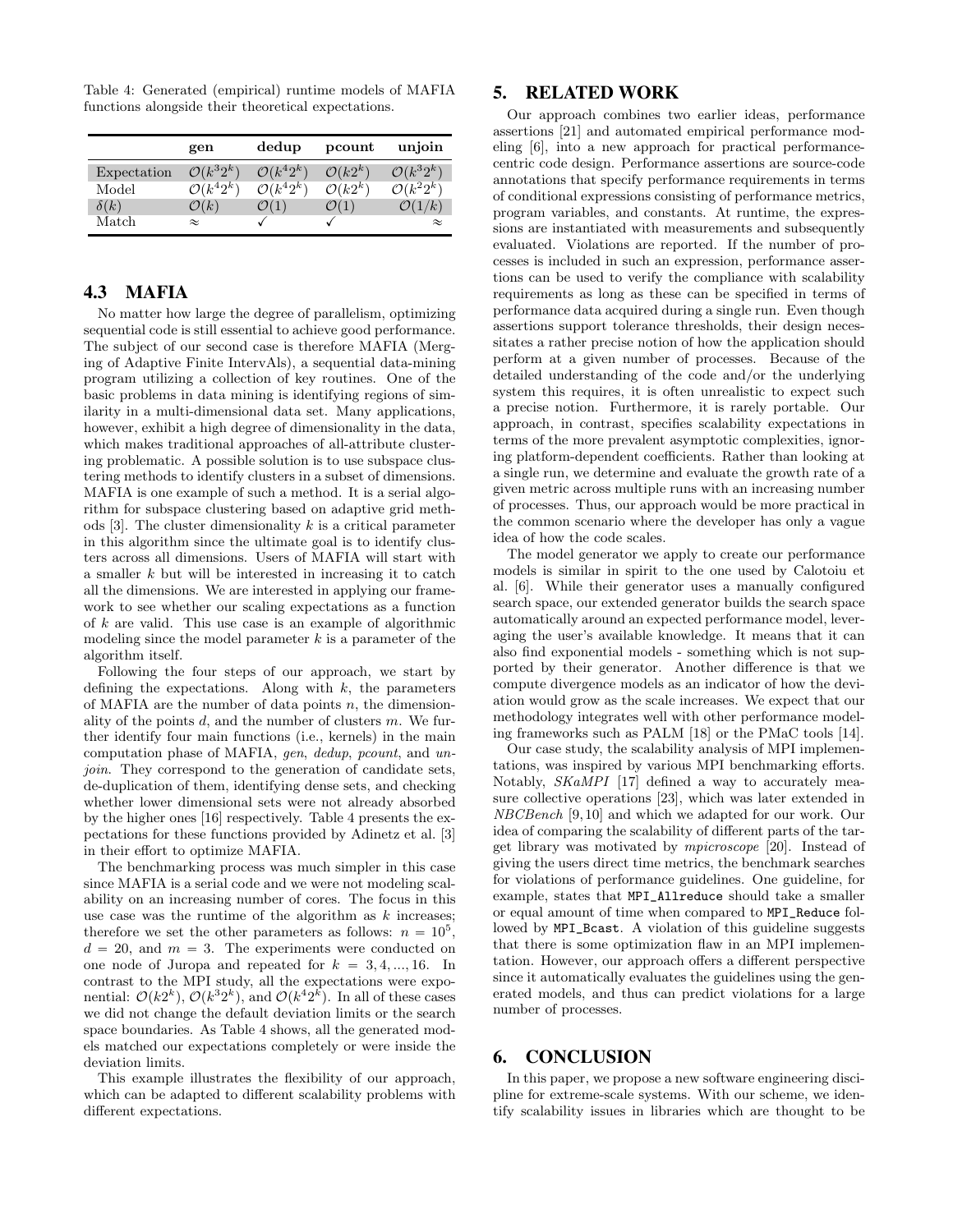scalable and pinpoint possible performance bugs and room for improvement. In contrast to previous approaches, our technique only requires the performance engineer to have a vague (asymptotic) idea of the scalability, although the accuracy improves if more information is available (e.g., a performance litmus test or more precise expectations). We also supply a tool chain that automates large parts of our four-step process and is ready for immediate use by performance engineers.

To achieve this, our tool chain utilizes automated performance modeling to generate analytical models of the runtime and memory overheads of selected library functions. Divergence models derived from the generated models show how the actual behavior differs when increasing the number of processes, revealing potential performance problems in the implementation.

We demonstrate the effectiveness of our mechanism using what is probably the most important library interface in HPC: the Message Passing Interface. We chose it as a use case because many commercially mature and well-tested implementations are available and clear performance expectations exist in the literature. We show how our approach enables MPI developers to spot scalability bugs early on, before commencing full-scale tests on the target supercomputer. For this, we used automated experiments on three different machines with three different MPI libraries, and our tool discovered a number of scalability issues that can be grouped into the following cases: (a) key collective functions on Juropa and Piz Daint display unexpected behavior; (b) the performance guideline Allreduce  $\leq$  Reduce + Bcast is potentially violated on Piz Daint; (c) memory consumption on Juropa limits the number of possible processes; (d) communicator duplication on Piz Daint consumes more memory than necessary. We conclude that our approach is a viable technique that can both point to limitations of the systems and provide MPI developers with important hints for improving the scalability of their implementations. We also expect that this will motivate the development of clear performance expectations for other parallel libraries such as ScaLAPACK or the parallel BLAS.

## 7. ACKNOWLEDGMENTS

This work was supported in part by the German Research Foundation (DFG) and the Swiss National Science Foundation (SNSF) through the DFG Priority Programme 1648 Software for Exascale Computing (SPPEXA). We would like to thank Andrew Adinetz and Marius Poke for their contribution to the MAFIA study. We would also like to acknowledge Julich Supercomputing Centre (JSC) and Swiss National Supercomputing Centre (CSCS), which gave us access to their supercomputers. Finally, we would like to express our gratitude to the Cray software development team, and specifically Mark Pagel, for their help and support.

#### 8. REFERENCES

- [1] JuBE: Jülich Benchmarking Environment. http://www.fz-juelich.de/jsc/jube.
- [2] ParaStation MPI User's Guide. http://docs. par-tec.com/html/psmpi-userguide/index.html.
- [3] A. Adinetz, J. Kraus, J. Meinke, and D. Pleiter. GPUMAFIA: Efficient Subspace Clustering with MAFIA on GPUs. In Proc of the 19th International

Conference on Parallel Processing, Euro-Par'13, pages 838–849. Springer-Verlag, 2013.

- [4] P. Balaji, D. Buntinas, D. Goodell, W. Gropp, T. Hoefler, S. Kumar, E. Lusk, R. Thakur, and J. L. Traeff. MPI on Millions of Cores. Parallel Processing Letters (PPL), 21(1):45–60, Mar. 2011.
- [5] A. Bhatele, K. Mohror, S. H. Langer, and K. E. Isaacs. There Goes the Neighborhood: Performance Degradation Due to Nearby Jobs. In Proc. of the ACM/IEEE Conference on Supercomputing, SC '13, pages 41:1–41:12. ACM, 2013.
- [6] A. Calotoiu, T. Hoefler, M. Poke, and F. Wolf. Using Automated Performance Modeling to Find Scalability Bugs in Complex Codes. In Proc. of the ACM/IEEE Conference on Supercomputing, SC '13, pages 45:1–45:12. ACM, 2013.
- [7] E. Chan, M. Heimlich, A. Purkayastha, and R. van de Geijn. Collective Communication: Theory, Practice, and Experience. Concurr. Comput. : Pract. Exper., 19(13):1749–1783, Sep 2007.
- [8] D. Chen, N. A. Eisley, P. Heidelberger, R. M. Senger, Y. Sugawara, S. Kumar, V. Salapura, D. L. Satterfield, B. Steinmacher-Burow, and J. J. Parker. The IBM Blue Gene/Q Interconnection Network and Message Unit. In Proc. of the ACM/IEEE Conference on Supercomputing, SC '11, pages 26:1–26:10. ACM, 2011.
- [9] T. Hoefler, A. Lumsdaine, and W. Rehm. Implementation and Performance Analysis of Non-Blocking Collective Operations for MPI. In Proc. of the ACM/IEEE Conference on Supercomputing, SC '07, pages 52:1–52:10. IEEE Computer Society/ACM, 2007.
- [10] T. Hoefler, T. Schneider, and A. Lumsdaine. Accurately Measuring Collective Operations at Massive Scale. In Proc. of the IEEE International Parallel & Distributed Processing Symp., IPDPS '08, pages 1–8, 2008.
- [11] T. Hoefler, T. Schneider, and A. Lumsdaine. The Impact of Network Noise at Large-Scale Communication Performance. In Proc. of the IEEE International Parallel & Distributed Processing Symp., IPDPS '09, pages 1–8, 2009.
- [12] T. Hoefler and M. Snir. Generic Topology Mapping Strategies for Large-scale Parallel Architectures. In Proc. of the ACM International Conference on Supercomputing, ICS '11, pages 75–84. ACM, 2011.
- [13] S. Kumar, A. R. Mamidala, D. A. Faraj, B. Smith, M. Blocksome, B. Cernohous, D. Miller, J. Parker, J. Ratterman, P. Heidelberger, D. Chen, and B. Steinmacher-Burrow. PAMI: A Parallel Active Message Interface for the Blue Gene/Q Supercomputer. In Proc. of the IEEE International Parallel & Distributed Processing Symp., IPDPS '12, pages 763–773. IEEE Computer Society, 2012.
- [14] M. R. Meswani, L. Carrington, D. Unat, A. Snavely, S. Baden, and S. Poole. Modeling and Predicting Performance of High Performance Computing Applications on Hardware Accelerators. Int. J. High Perform. Comput. Appl., 27(2):89–108, May 2013.
- [15] J. Pješivac-Grbović, T. Angskun, G. Bosilca, G. E. Fagg, E. Gabriel, and J. J. Dongarra. Performance